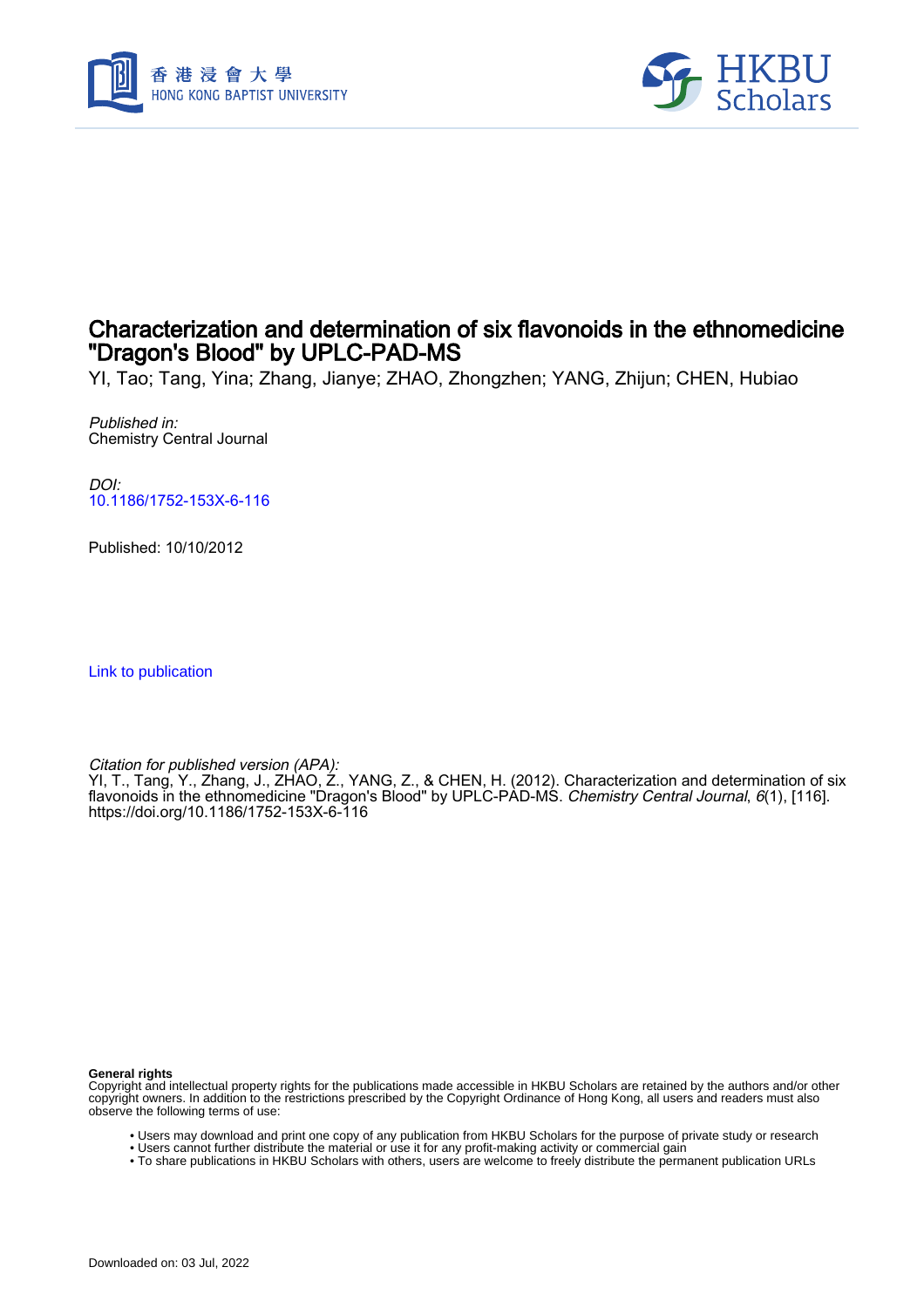# Authors

Tao Yi, Yina Tang, Jianye Zhang, Zhongzhen Zhao, Zhijun Yang, and Hubiao Chen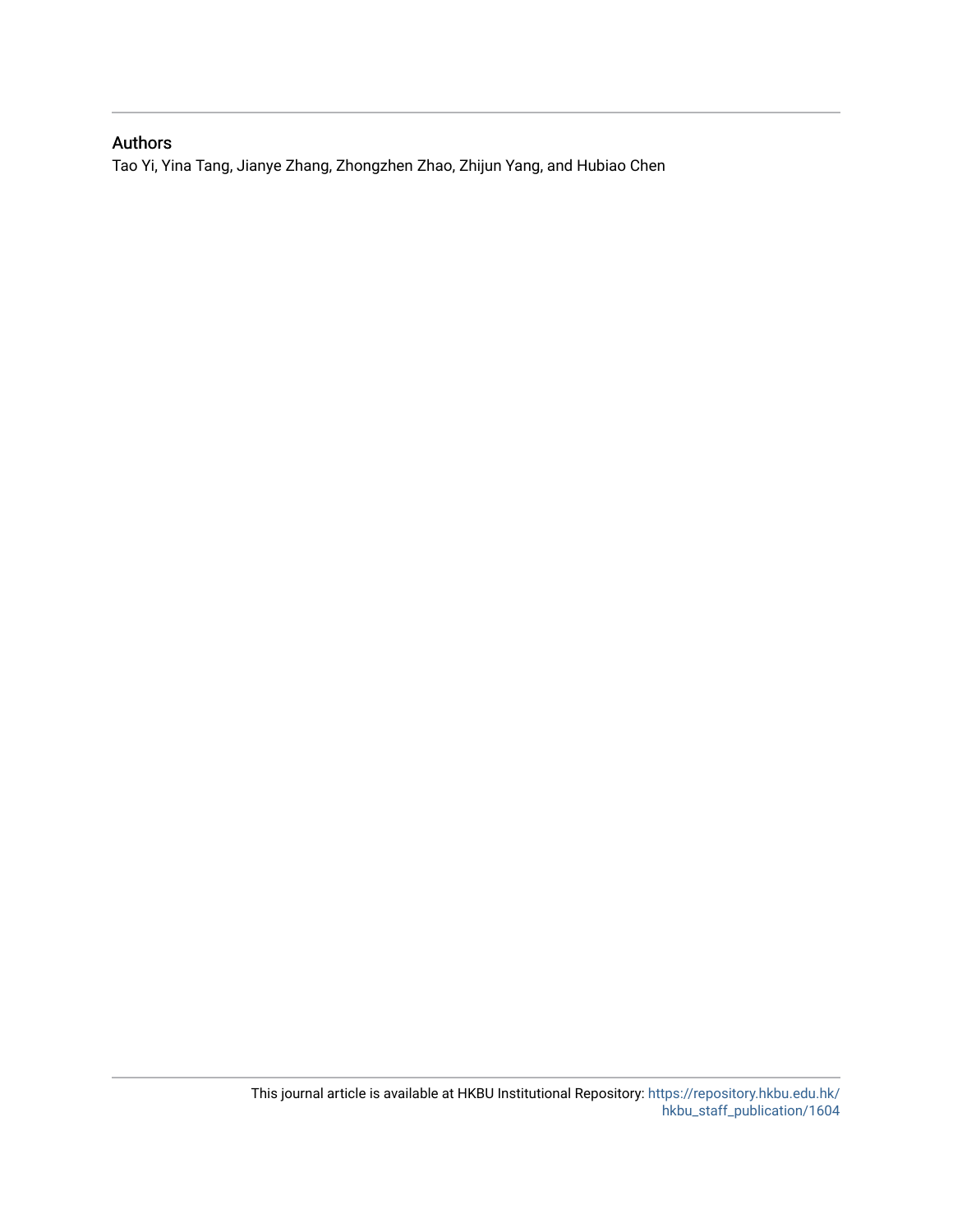# **RESEARCH ARTICLE Example 2008 CONSIDERED ACCESS**



# Characterization and determination of six flavonoids in the ethnomedicine "Dragon's Blood" by UPLC-PAD-MS

Tao Yi, Yina Tang, Jianye Zhang, Zhongzhen Zhao, Zhijun Yang and Hubiao Chen\*

# Abstract

Background: "Dragon's Blood" (DB) has long been used as an ethnomedicine in China to invigorate blood circulation for the treatment of traumatic injuries, blood stasis and pain. To comprehensively assess the quality of DB medicine, a precise and accurate method that can rapidly separate, characterize and quantify multiple active components of DB is crucial.

Results: An ultra performance liquid chromatography (UPLC) coupled with photodiode array detection (PAD) and electrospray ionization mass spectrometry (ESI-MS) method was developed for characterization and determination of six flavonoids in DB. A comprehensive validation of the developed method was conducted, and confirmed that the method presented good sensitivity, precision and accuracy. All linear regressions were acquired with  $R^2 > 0.99$ , and the limits of detection ranged from 0.06 to 0.83 ng. The relative standard deviation (RSD) values were found to be within the range 1.4–3.8% for the method repeatability test. Recovery studies for the quantified compounds were found to be within the range 94.2–102.8% with RSD less than 4.9%. DB samples collected from different geographical regions were analyzed by the present method, and the results demonstrated that the contents of the six flavonoids in DB samples varied significantly. Three major active components among the six flavonoids, namely dracorhodin, (2S)-5-methoxyflavan-7-ol and (2S)-5-methoxy-6-methylflavan-7-ol, are suggested as the index for DB quality evaluation.

Conclusions: Overall, the present hyphenation method is highly efficient and reliable, and hence suitable for the characterization and determination of the flavonoids of DB ethnomedicine.

Keywords: Dragon's Blood, Daemonorops draco, UPLC-PAD-MS, Characterization, Quality evaluation

# Background

"Dragon's Blood" (DB), a deep red resin secreted from the fruit of the Daemonorops draco tree, has long been used as an ethnomedicine in China to invigorate blood circulation for the treatment of traumatic injuries, blood stasis and pain [1,2]. Flavonoids [3,4] and resin terpenoid acids [5,6] are the main constituents of DB. Currently, the quality evaluation for DB medicine is based on the content of only one marker compound, namely dracorhodin, which is one of the bioactive compounds identified so far in DB [1].

\* Correspondence: [hbchen@hkbu.edu.hk](mailto:hbchen@hkbu.edu.hk)

In recent years, pharmacologic studies have demonstrated that DB medicine exerts its clinical effects by inhibiting blood platelet aggregation [2,7], and more components of DB have been found to be active in this process. For example, it is reported that the raw extract of DB dose-dependently inhibits myocardial ischemia and thrombus formation of the rats, and the coagulation time is extended significantly [8]. (2S)-5-methoxy-6-methylflavan-7-ol, a flavonoid isolated from DB, dose-dependently inhibits aggregation of washed rabbit platelets induced by collagen, arachidonic acid and adenosine diphosphate (ADP) [9].

It is widely known that multiple constituents are probably involved in any herb's therapeutic functions, and that the content of a single marker compound cannot accurately reflect the quality of herbal products [10,11].



© 2012 Yi et al.; licensee Chemistry Central Ltd. This is an Open Access article distributed under the terms of the Creative Commons Attribution License (<http://creativecommons.org/licenses/by/2.0>), which permits unrestricted use, distribution, and reproduction in any medium, provided the original work is properly cited.

School of Chinese Medicine, Hong Kong Baptist University, Hong Kong Special Administrative Region, P. R. China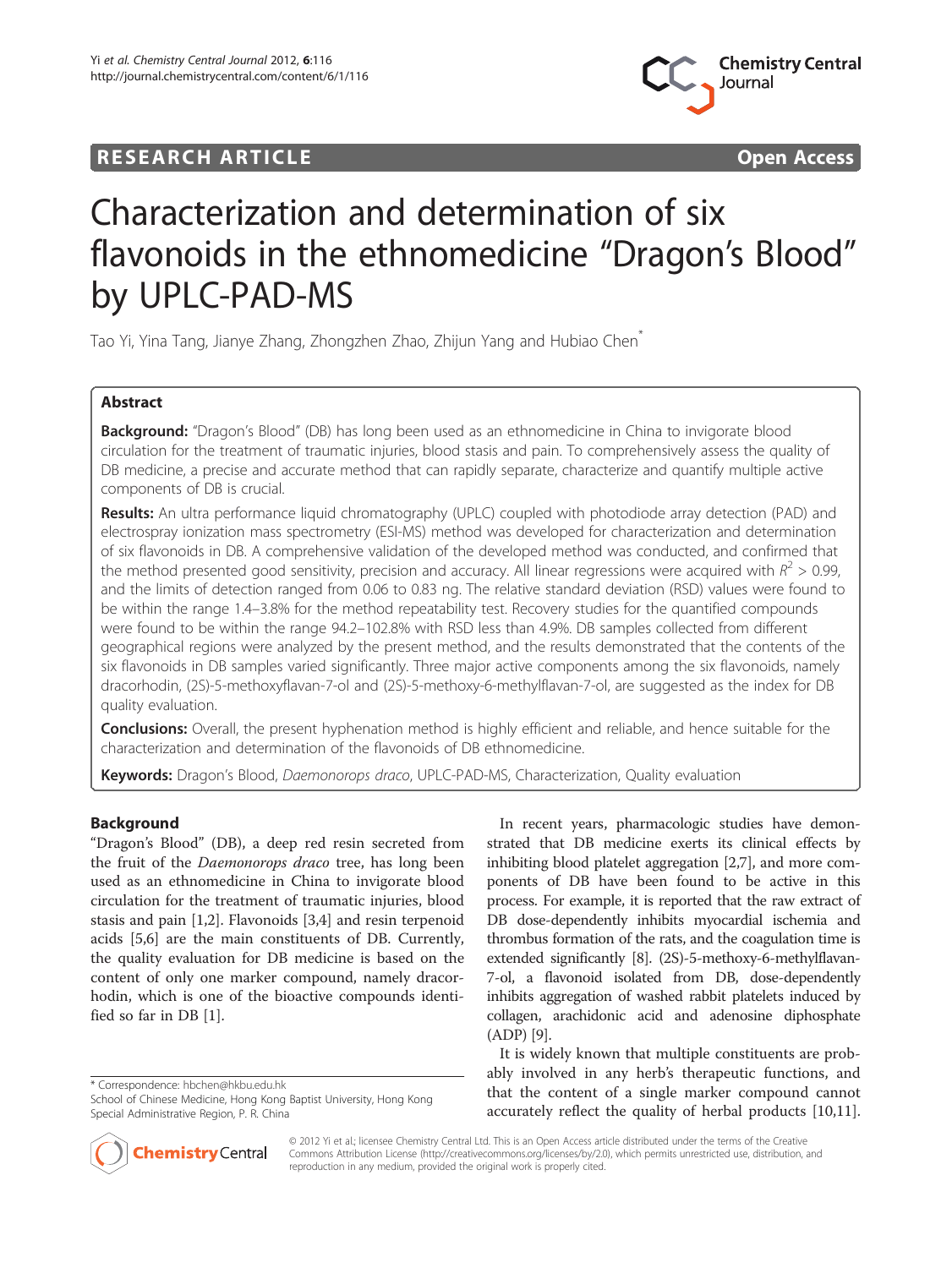Thus, for DB as an herbal medicine, a novel quality evaluation standard based on the contents of multiple active components is needed to comprehensively assess its quality. However, accurate means for qualitative and quantitative analysis of the multiple components simultaneously have not been reported, even though the determination of dracorhodin in DB has been carried out by TLC [12], HPLC [13] and CE [14], respectively. Therefore, a method for the simultaneous characterization and determination of the major active components in herbal medicines in general and DB in particular is still a top priority for accurate quality evaluation.

In the present study, a method coupling ultra-performance liquid chromatography (UPLC) with photodiode array detection (PAD) and electrospray ionization mass spectrometry (ESI-MS) was developed for the characterization and determination of six flavonoids in DB medicine. The validation results revealed that the developed method is highly efficient and reliable, and hence suitable for qualitative and quantitative analysis of DB samples. Based on the sample assay results, three major active components among the six flavonoids, namely dracorhodin, (2S)-5-methoxyflavan-7-ol and (2S)-5-methoxy-6- methylflavan-7-ol, are suggested as the index for quality evaluation of DB medicine.

# Experimental

# Materials

"Dragon's Blood" (DB) samples were collected from various regions of China. Identity of the samples was confirmed by the authors, and voucher specimens were deposited in the School of Chinese Medicine, Hong Kong Baptist University.

## Reagents and chemicals

Analytical grade methanol (Labscan, Bangkok, Thailand) was used for preparation of standards and sample extraction. Chromatographic grade acetonitrile (Labscan, Bangkok, Thailand), chromatographic grade formic acid (Fluka, Buchs, Switzerland) and deionized water obtained from a Milli-Q water purification system (Millipore, Bedford, MA, USA) were used for preparation of the mobile phase.

The standard compound of dracorhodin perchlorate was purchased from the National Institutes for Food and Drug Control (Beijing, China). 4, 6-dihydroxy-2-methoxy-3-methyldihydrochalcone, 4, 6- dihydroxy-2-methoxyv-3-methylchalcone, (2S)-5,7-dihydroxy-dihydroflavone, (2S)-5-methoxyflavan- 7-ol and (2S)-5-methoxy-6-methylflavan-7-ol were isolated by our laboratory with a purity of more than 98%, and their chemical structures were elucidated by comparing them with published data of  ${}^{1}H$  and  ${}^{13}$ C NMR [15-17]. Details of their separation and structural elucidation will be reported elsewhere. Their chemical structures are shown in Figure 1.

## Preparation of standard and sample solutions

The stock solutions of six standard compounds were prepared in methanol and stored in the refrigerator. The working solutions were prepared by appropriate dilution of the stock solutions with methanol, and the resulting concentration ranges are listed in Table 1.

DB sample powder (0.1 g) was extracted with 10 mL of methanol by means of sonication at room temperature for 0.5 h. Sampling weight of DB is adjusted if necessary. The operations were repeated once, and the residue was washed with 4 mL of methanol. Total extracts were combined in a

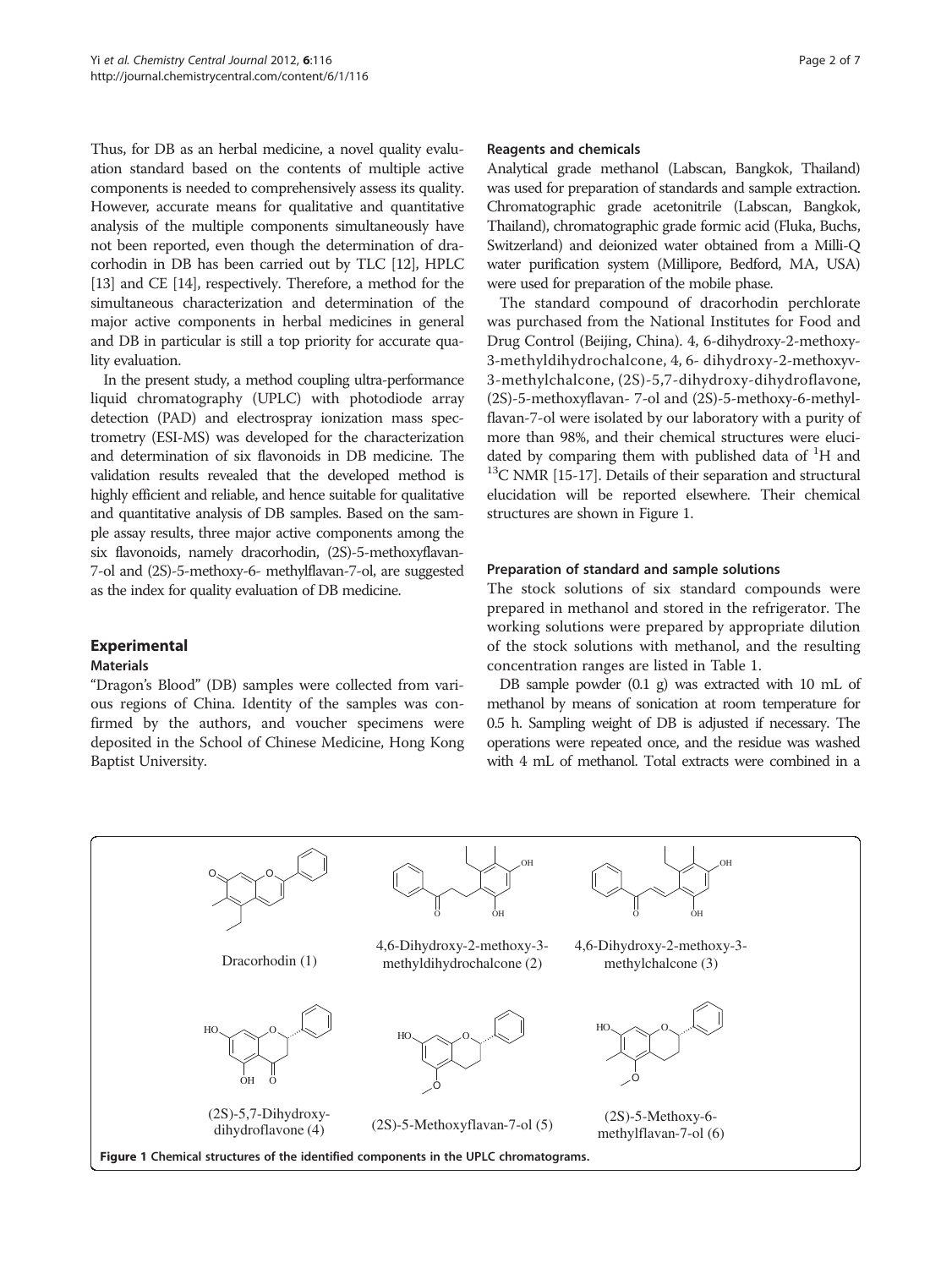| Peak | <b>Compounds</b>                                 | <b>Linear equations</b>  | Range $(\mu q/ml)$ | $R^2$  | $LOD$ (ng) | $LOQ$ (ng) |
|------|--------------------------------------------------|--------------------------|--------------------|--------|------------|------------|
|      | Dracorhodin                                      | $y = 8580.5x + 8536.8$   | $5 - 250$          | 0.9998 | 0.48       | 1.60       |
|      | 4,6-Dihydroxy-2-methoxy-3- methyldihydrochalcone | $y = 6472.4x + 1430.2$   | 1-50               | 0.9982 | 0.15       | 0.50       |
|      | 4,6-Dihydroxy-2-methoxy-3- methylchalcone        | $y = 6529.5x - 2240.9$   | 1-50               | 0.9999 | 0.52       | .73        |
| 4    | (2S)-5,7-Dihydroxy-dihydroflavone                | $y = 25710.1x + 14943.4$ | 1-50               | 0.9989 | 0.06       | 0.20       |
|      | (2S)-5-Methoxyflavan-7-ol                        | $y = 989.1x + 16685.5$   | 20-1000            | 0.9992 | 0.83       | 2.76       |
| 6    | (2S)-5-Methoxy-6-methyl- flavan-7-ol             | $y = 4098.2x + 14161.0$  | $5 - 250$          | 0.9991 | 0.21       | 0.70       |

Table 1 Linearity curves, LOD and LOQ for six compounds

25-mL volumetric flask, which was filled up to the calibration mark with extraction solvent. The extracts were then filtered through a syringe filter (0.2 μm, Alltech, Beerfield, IL, USA). An aliquot of 2 μL solution was injected for UPLC-PAD-MS analysis.

## UPLC-PAD-MS conditions

A Waters  $\mbox{Acquity}^{\mbox{{\tiny TM}}}$ ultra performance liquid chromatography (UPLC) system (Waters Corp., Milford, USA) with photodiode array detection (PAD), was hyphenated to a Bruker MicrOTOFQ system by an electrospray ionization (ESI) interface (Bruker Daltonics, Bremen, Germany) for chromatographic and mass spectrometric (MS) analysis. Data analysis was conducted using DataAnalysis software version 4.0 (Bruker Daltonics). For chromatographic separation, a Waters BEH C<sub>18</sub> column (1.7 μm, 2.1 × 100 mm) with a VanGuard<sup>TM</sup> pre-column (BEH,  $C_{18}$ , 1.7 µm,  $2.1 \times 5$  mm) was used. The mobile phase consisted of 0.1% formic acid in water (A) and 0.1% formic acid in acetonitrile (B) using a gradient program of 25% (B) in 0–2 min and 25-55% (B) in 2–15 min. The solvent flow rate was 0.3 mL/min, the column temperature was set to 40°C, and the detection wavelength was 280 nm. The conditions of MS analysis in the positive ion mode were as follows: drying gas (nitrogen), flow rate, 8 L/min; gas temperature, 180°C; scan range, 50–1600 m/z; end plate offset voltage, -500 V; capillary voltage, 4500 V; nebulizer pressure, 2.5 Bar.

#### Method validation and sample analysis

The calibration curve was established by plotting the peak area against the concentrations of the standards with linear regression analysis. The detection (LOD) and limit of quantitation (LOQ) of the quantified constituents were visually evaluated with a signal-to-noise ratio of about 3:1 and 10:1, respectively. Instrumental precision was investigated by repeatedly analyzing the same mixed standard solution six times, and the method repeatability was evaluated by six replicated analyses of the same DB sample. Recovery of all the quantified constituents was determined by samples at different concentration levels using a mixture of standards with 50, 100 and 200% of the quantified levels of constituents in the DB sample. All DB samples collected from various regions were analyzed using this method.

## Results and discussion

# Optimization of the extraction method and analysis conditions

Compared to the reflux and soxhlet extraction, sonication extraction was easier, while still satisfactory. The extraction solvent was chosen from methanol, ethanol and their various concentrations of aqueous solution. The results revealed that extraction with absolute methanol produced the highest yield for the desired analytes. Thus, methanol was chosen as the solvent for the sample extraction. Extraction times and cycles were further optimized, and the results demonstrated that exhausted extraction could be achieved when DB sample powder of 0.1 g was extracted with 10 mL of methanol by means of sonication for 0.5 h, twice.

The conditions for chromatographic analysis including mobile phase composition, type of column, column temperature and detection wavelength, were optimized based on our previous study [18]. Acetonitrile was found to be preferred over methanol as the mobile phase because it gave better separation for the analytes at a lower column pressure. Mobile phase gradients were compared on a HSS  $C_{18}$  column and BEH  $C_{18}$  column at different temperatures. The results showed that satisfactory separation could best be obtained by eluting DB samples on a BEH  $C_{18}$  column at 40°C using a linear gradient of acetonitrile and water within 15 min. A wavelength of 280 nm was chosen to monitor the analytes after comparing the chromatograms of the DB samples recorded at wavelengths within 190–500 nm. A typical UPLC chromatogram of DB sample at 280 nm is shown in Figure 2.

The mass spectrometric conditions were optimized in both positive and negative ion modes; the positive ion mode was found to be more sensitive. In order to promote the formation of quasi-molecular ions  $[M+H]$  <sup>+</sup> in MS analysis, 0.1% formic acid was used in the mobile phase. MS offset voltage was further adjusted to generate characteristic fragments of the six analytes.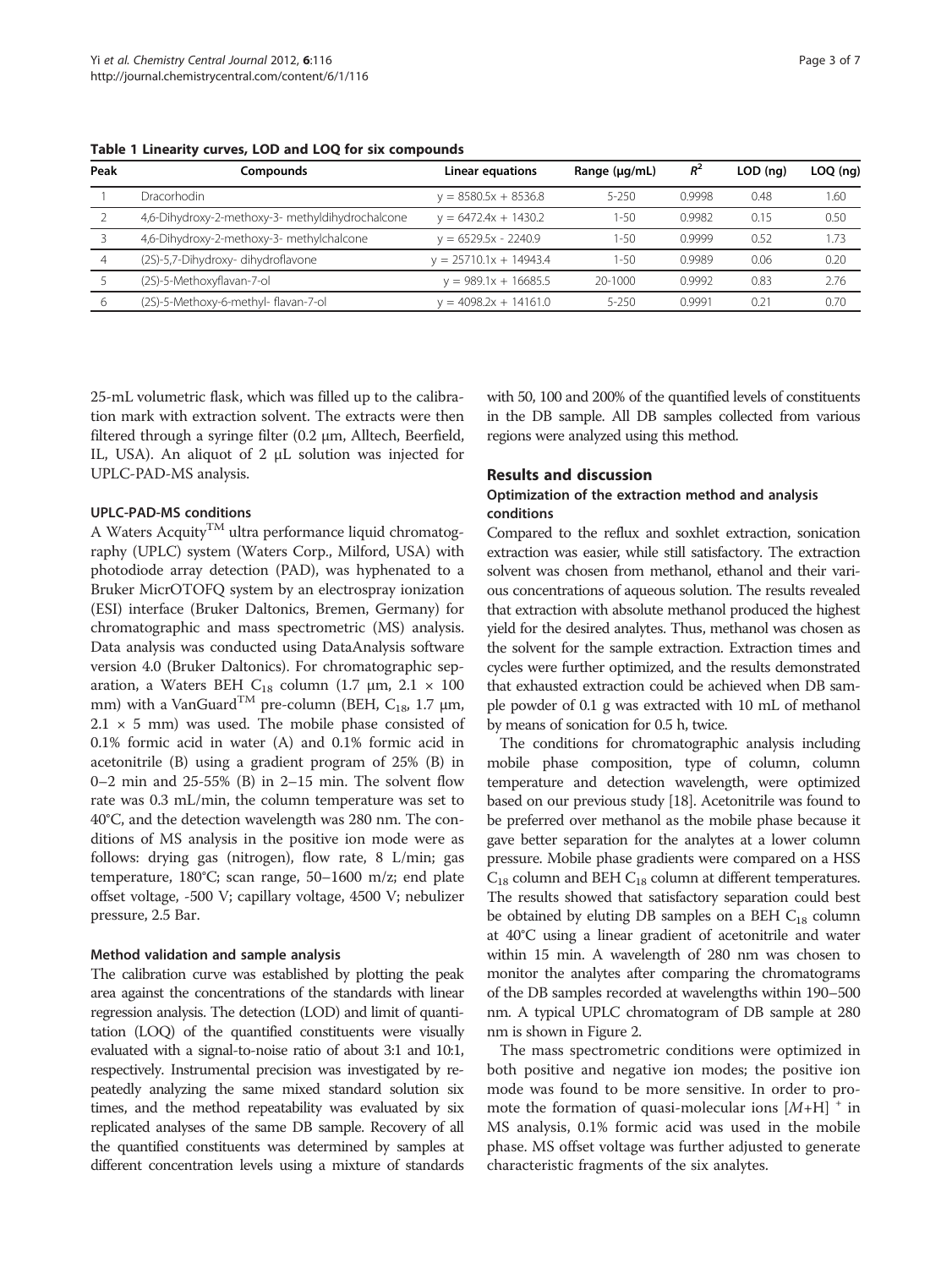

#### ESI-MS characterization of the six flavonoids

Herbal medicine is a multicomponent system with many unknown components, and the chromatographic peaks often overlap when a sample of an herbal medicine is eluted on a column. The retention time of the analytes can vary between different laboratories, while the UV spectra of the active components and other analogues are greatly similar. Thus, the direct identification of the target compounds merely based on the chromatographic parameters is still a challenge in many cases.

Compared to chromatography, mass spectrometry can provide more exclusive molecular information on the target compounds by elucidating their fragmentation pathways. These MS fragmentation characteristics greatly contribute to identify the active components from the complex mixture of herbal medicine even if the standard compounds are unavailable. Therefore, precise MS characterization of the six flavonoids is necessary in this study.

Based on comparison with chromatograms and MS fragments of standard compounds, six peaks in the DB sample chromatogram were unambiguously identified as dracorhodin (1), 4,6-dihydroxy-2- methoxy-3-methyldihydrochalcone (2), 4,6-dihydroxy-2-methoxy-3-methylchalcone (3), (2S)-5, 7- dihydroxy-dihydroflavone (4), (2S)-5-methoxyflavan-7-ol (5) and (2S)-5-methoxy-6-methylflavan- 7-ol (6). From the results, it is obvious that the major types of constituents in DB are flavonoids, including anthocyanins, chalcones, flavanones and flavans. The extracted ion chromatogram (EIC) MS spectra and the proposed fragmentation pathways of the six flavonoids are shown in Figure 3.

Under the MS conditions, dracorhodin (peak 1) is more stable than other components, and it is not easy for dracorhodin to generate new characteristic fragment ions. Chalcones (peak 2 and peak 3) lose a common molecule of H<sub>2</sub>O (−18 Da) forming their  $[M + H]$  <sup>+</sup> ions, while the fragments of m/z 167 (C<sub>9</sub>H<sub>11</sub>O<sub>3</sub>) and m/z 105 (C<sub>7</sub>H<sub>5</sub>O) are the characteristic ions of peak 2 and peak 3, respectively. Flavanone (peak 4) and flavans (peaks 5 and 6) lose a common molecule of  $C_8H_8$  (−104 Da) to generate their characteristic fragment ions of m/z 153 ( $C_7H_5O_4$ ), m/z 153 ( $C_8H_9O_3$ ) and m/z 167 ( $C_9H_{11}O_3$ ), respectively [17]. The detailed elemental composition of the fragments is summarized in Table 2, and the mass errors between the observed and calculated values of molecular weight of the fragments are found to be less than 10 mDa. The results demonstrate that the developed UPLC-MS method is specific and precise, and therefore is suitable for the characterization of the flavonoids in DB medicine.

#### Method validation

Validation of the developed method was conducted, and the results are summarized in Tables 1 and 3. Linearity was determined with five data points over the concentration range. For all of the analytes, good linear calibrations were achieved over the selected concentration range with  $R^2$  > 0.99. At a signal-to-noise ratio of 3:1, the limits of detection (LOD) of the quantified components were found to be within the range 0.06–0.83 ng. The instrumental precision and method repeatability were evaluated, and the relative standard deviation (RSD) values were found to be within the range of 0.8 to 2.5% for the instrumental precision test and of 1.4 to 3.8% for the method repeatability test. The accuracy of the method was validated by the determination of recovery. Recovery study was conducted using a DB sample spiked with approximately 50, 100 and 200% of known amounts of analytes in the samples. The spiked samples were then extracted and quantified in accordance with the established procedures. Triplicate sample analysis was conducted for the determination of recovery at each spiked level. The recoveries of all of the analytes were within the range  $94.2-102.8\%$  with RSD  $\leq 4.9\%$ . The results show that the overall procedure is precise and accurate, and therefore is suitable for the quantitative analysis of DB samples.

#### Sample analysis

The "Dragon's Blood" (DB) samples collected from different regions were assessed by the present method, and the results are listed in Table 4. From the results two findings emerge.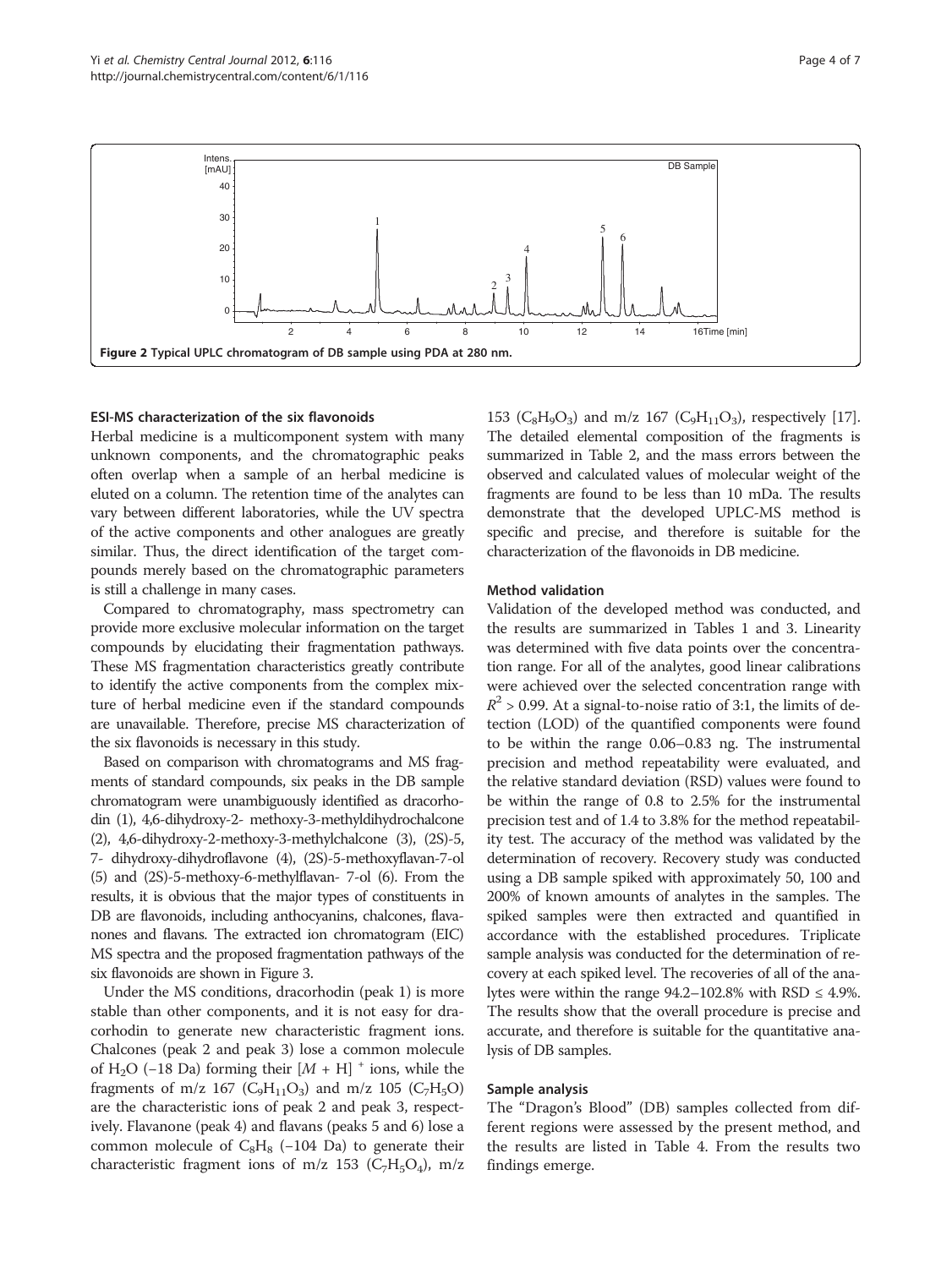

Firstly, there is a significant variation in the contents of the quantified components in DB samples. Such variations may be mainly due to processing of the raw material. According to the literature [19], Daemonorops draco is a plant indigenous to Indonesia and Malaysia, and the resin

directly collected from the fruit of Daemonorops draco tree is called raw "Dragon's Blood" (DB). Before being sold in markets and used in clinics, the raw DB is processed to remove fruit pulp residue, and it is shaped by the addition of excipients, such as albane and dammar. However, the

| Table 2 Elemental composition of major fragments in the MS spectra |  |  |
|--------------------------------------------------------------------|--|--|
|--------------------------------------------------------------------|--|--|

| Peak           | $RT$ (min) | Compounds                                        | Formula              | Calculated (m/z) | Observed (m/z) | Error (mDa) |
|----------------|------------|--------------------------------------------------|----------------------|------------------|----------------|-------------|
|                | 4.9        | Dracorhodin                                      | $C_{17}H_{15}O_3$    | 267.1016         | 267.1083       | 6.7         |
|                |            |                                                  | $C_{16}H_{12}O_3$    | 252.0781         | 252.0814       | 3.3         |
| 2              | 8.9        | 4,6-Dihydroxy-2-methoxy- 3-methyldihydrochalcone | $C_{17}H_{18}O_4$ Na | 309.1097         | 309.1098       | 0.1         |
|                |            |                                                  | $C_{17}H_{19}O_4$    | 287.1278         | 287.1274       | $-0.4$      |
|                |            |                                                  | $C_{17}H_{17}O_3$    | 269.1172         | 269.1186       | 1.4         |
|                |            |                                                  | $C_9H_{11}O_3$       | 167.0703         | 167.0779       | 7.6         |
| 3              | 9.4        | 4,6-Dihydroxy-2-methoxy- 3-methylchalcone        | $C_{17}H_{16}O_4$ Na | 307.0941         | 307.0940       | $-0.1$      |
|                |            |                                                  | $C_{17}H_{17}O_4$    | 285.1121         | 285.1133       | 1.2         |
|                |            |                                                  | $C_{17}H_{15}O_3$    | 267.1016         | 267.1051       | 3.5         |
|                |            |                                                  | $C_7H_5O$            | 105.0335         | 105.0385       | 5.0         |
| $\overline{4}$ | 10.1       | (2S)-5,7-Dihydroxy-dihydroflavone                | $C_{15}H_{12}O_4$ Na | 279.0628         | 279.0630       | 0.2         |
|                |            |                                                  | $C_{15}H_{13}O_4$    | 257,0808         | 257.0838       | 3.0         |
|                |            |                                                  | $C_7H_5O_4$          | 153.0182         | 153.0242       | 6.0         |
| 5              | 12.8       | (2S)-5-Methoxyflavan-7-ol                        | $C_{16}H_{16}O_3$ Na | 279.0992         | 279.1017       | 2.5         |
|                |            |                                                  | $C_{16}H_{17}O_3$    | 257.1172         | 257.1188       | 1.6         |
|                |            |                                                  | $C_8H_9O_3$          | 153.0546         | 153.0616       | 7.0         |
| 6              | 13.4       | (2S)-5-Methoxy-6-methyl- flavan-7-ol             | $C_{17}H_{18}O_3$ Na | 293.1148         | 293.1152       | 0.4         |
|                |            |                                                  | $C_{17}H_{19}O_3$    | 271.1329         | 271.1341       | 1.2         |
|                |            |                                                  | $C_9H_{11}O_3$       | 167.0703         | 167.0782       | 7.9         |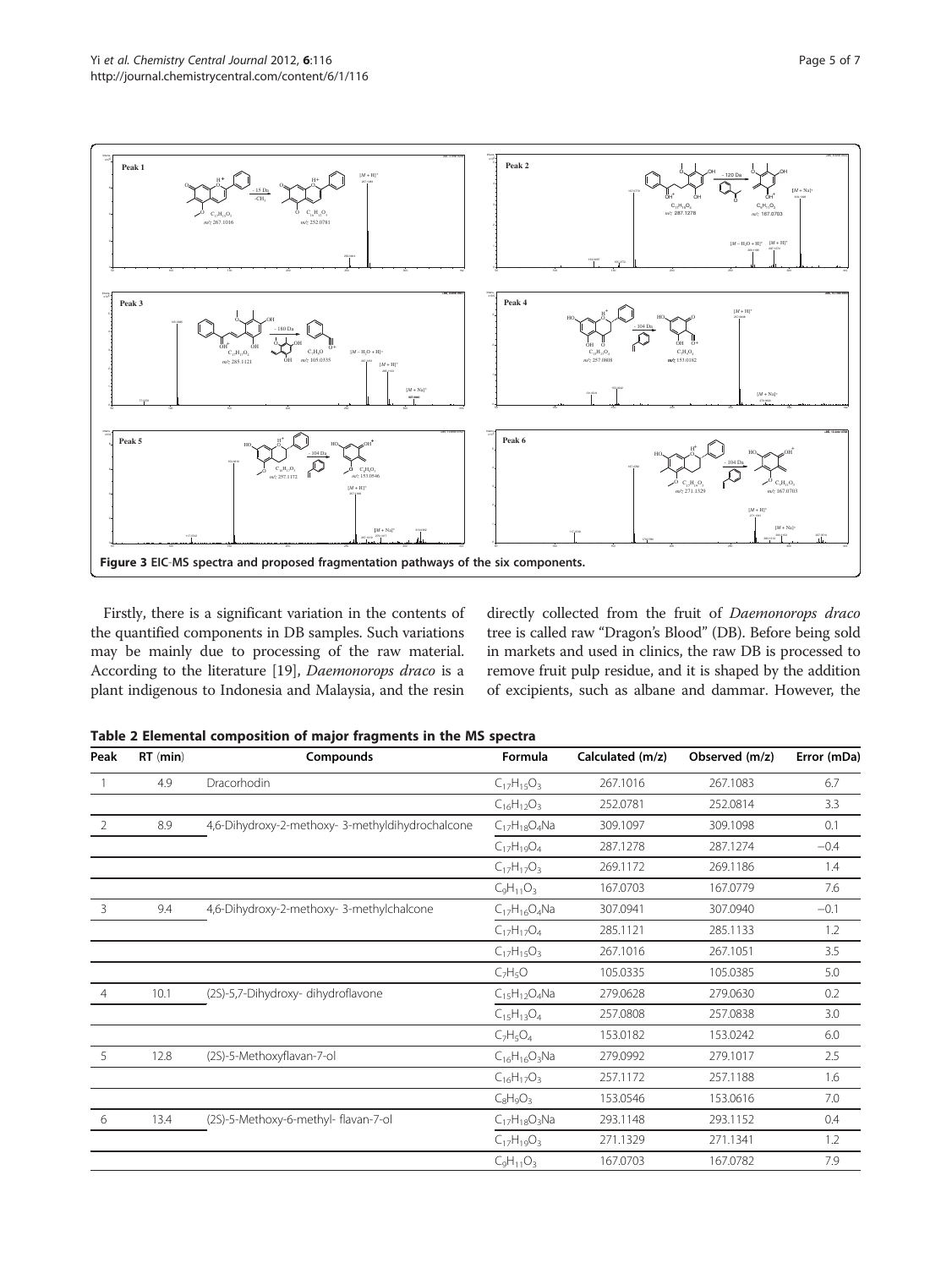| Peak | <b>Compounds</b>                                 | Precision (RSD %, $n = 6$ ) |               | Accuracy (RSD %, $n = 3$ ) |            |            |
|------|--------------------------------------------------|-----------------------------|---------------|----------------------------|------------|------------|
|      |                                                  | Instrument                  | Repeatability | Low                        | Medium     | High       |
|      | Dracorhodin                                      | 1.3                         | 1.4           | 102.8 (2.2)                | 96.2(2.5)  | 98.2(2.3)  |
|      | 4,6-Dihydroxy-2-methoxy-3- methyldihydrochalcone | 0.8                         | 2.1           | 94.2(3.2)                  | 94.7 (1.8) | 95.3 (3.4) |
|      | 4,6-Dihydroxy-2-methoxy-3- methylchalcone        | 1.6                         | 3.1           | 99.3(2.0)                  | 97.7(3.5)  | 100.6(2.5) |
| 4    | (2S)-5,7-Dihydroxy-dihydroflavone                | 0.9                         | 2.7           | 102.7 (2.8)                | 96.1(1.9)  | 96.4 (4.9) |
|      | (2S)-5-Methoxyflavan-7-ol                        | 2.5                         | 3.8           | 99.9 (3.8)                 | 101.0(2.0) | 99.8 (3.7) |
| 6    | (2S)-5-Methoxy-6- methylflavan-7-ol              | .5                          |               | 101.5(4.5)                 | 99.8(2.9)  | 98.7 (4.5) |

### Table 3 Precision and accuracy study of the method

cost of DB is high while the cost of the excipients is low. It is hard to tell from appearance how much true DB is in any given sample sold on the market. Hence, there is an attempt to adding more excipients into the DB, and sell it for more profit. The generally low contents of all quantified constituents in some DB samples can be attributed to this reason. On the other hand, this finding confirms the necessity of developing a comprehensive quality evaluation standard based on the quantitation of the active components and on novel analysis technology to ensure the quality of DB medicine.

Secondly, comparison of the contents of the six analytes shows that the total amounts of dracorhodin (peak 1), (2S)-5-methoxyflavan-7-ol (peak 5) and (2S)-5-methoxy-6-methylflavan-7-ol (peak 6) represent about 90% of the total quantified compounds. It is undoubted that dracorhodin applicable as markers for quality evaluation of DB, due to that it is an identified bioactive component [1]. In recent years, the anti-platelet effects of flavonoids have been confirmed by many reports in the literature [20-22], and laboratory studies suggest that "Dragon's Blood" species exert their clinical effects by inhibiting blood platelet aggregation [2]. The anti-platelet effect of

Table 4 Contents of six compounds in the DB samples

(2S)-5-methoxyflavan-7-ol and (2S)-5-methoxy-6-methylflavan-7-ol have been reported [9,23], and the underlying mechanism for anti-platelet activity of (2S)-5-methoxy-6 methylflavan-7-ol was related to inhibition of TXA2 formation via the inhibition of COX. Based on our research results and these reports, we believe that dracorhodin, (2S)-5-methoxyflavan-7-ol and (2S)-5-methoxy-6-methylflavan-7-ol can well represent the active flavonoids of DB to be responsible for the clinical effects of "Dragon's Blood" against blood stasis.

Therefore, to reflect the roles of multiple compounds for the therapeutic functions, dracorhodin, (2S)-5-methoxyflavan-7-ol and (2S)-5-methoxy-6-methylflavan-7-ol should be chosen as analytical markers for a more comprehensive quality evaluation of DB medicine. The present hyphenation method could meet this need, making a simultaneous analysis of the three active components in a single run possible.

## Conclusions

A UPLC-PAD-MS method was developed for the simultaneous analysis of six flavonoids in the ethnomedicine "Dragon's Blood" (DB). The six components were characterized by

| No.             | Purchase<br>location | Contents of six compounds (mg /q, $n = 3$ ) |                                                                |                                                         |                                                    |                                            |                                               |  |
|-----------------|----------------------|---------------------------------------------|----------------------------------------------------------------|---------------------------------------------------------|----------------------------------------------------|--------------------------------------------|-----------------------------------------------|--|
|                 |                      | <b>Dracorhodin</b><br>(1)                   | 4,6-Dihydroxy-2<br>-methoxy-3-<br>methyldihydrochalcone<br>(2) | 4,6-Dihydroxy-2-<br>methoxy-3-<br>methylchalcone<br>(3) | $(2S)-5,7-$<br>Dihydroxy-<br>dihydroflavone<br>(4) | $(2S)-5-$<br>Methoxy<br>flavan-7-ol<br>(5) | (2S)-5-Methoxy-6-<br>methylflavan-7-ol<br>(6) |  |
| DB1             | Hong Kong            | 1.69                                        | 0.78                                                           | 1.14                                                    | 0.49                                               | 24.79                                      | 4.98                                          |  |
| D <sub>B2</sub> | Hong Kong            | 0.93                                        | 1.11                                                           | 0.46                                                    | 0.47                                               | 21.01                                      | 6.60                                          |  |
| DB <sub>3</sub> | Hong Kong            | 4.76                                        | 0.98                                                           | 0.28                                                    | 0.24                                               | 13.07                                      | 4.38                                          |  |
| DB4             | Hong Kong            | 0.77                                        | 0.21                                                           | 0.06                                                    | 0.02                                               | 4.18                                       | 3.03                                          |  |
| DB <sub>5</sub> | Hong Kong            | 0.41                                        | 0.93                                                           | 0.13                                                    | 0.11                                               | 7.66                                       | 4.42                                          |  |
| DB <sub>6</sub> | Beijing              | 15.71                                       | 10.58                                                          | 4.22                                                    | 2.65                                               | 87.94                                      | 23.88                                         |  |
| DB7             | Chengdu              | 16.46                                       | 5.69                                                           | 1.36                                                    | 1.21                                               | 59.32                                      | 20.01                                         |  |
| DB <sub>8</sub> | Chengdu              | 8.49                                        | 2.90                                                           | 1.27                                                    | 0.85                                               | 42.67                                      | 11.81                                         |  |
| DB <sub>9</sub> | Chengdu              | 2.64                                        | 7.85                                                           | 0.26                                                    | 1.44                                               | 58.78                                      | 13.70                                         |  |
| DB10            | Tianjin              | 30.24                                       | 17.78                                                          | 1.84                                                    | 3.98                                               | 167.64                                     | 47.38                                         |  |
| <b>DB11</b>     | Tianjin              | 3.04                                        | 4.63                                                           | 1.96                                                    | 1.30                                               | 41.78                                      | 23.48                                         |  |
| DB12 Jilin      |                      | 22.10                                       | 13.66                                                          | 3.19                                                    | 13.58                                              | 83.23                                      | 58.80                                         |  |